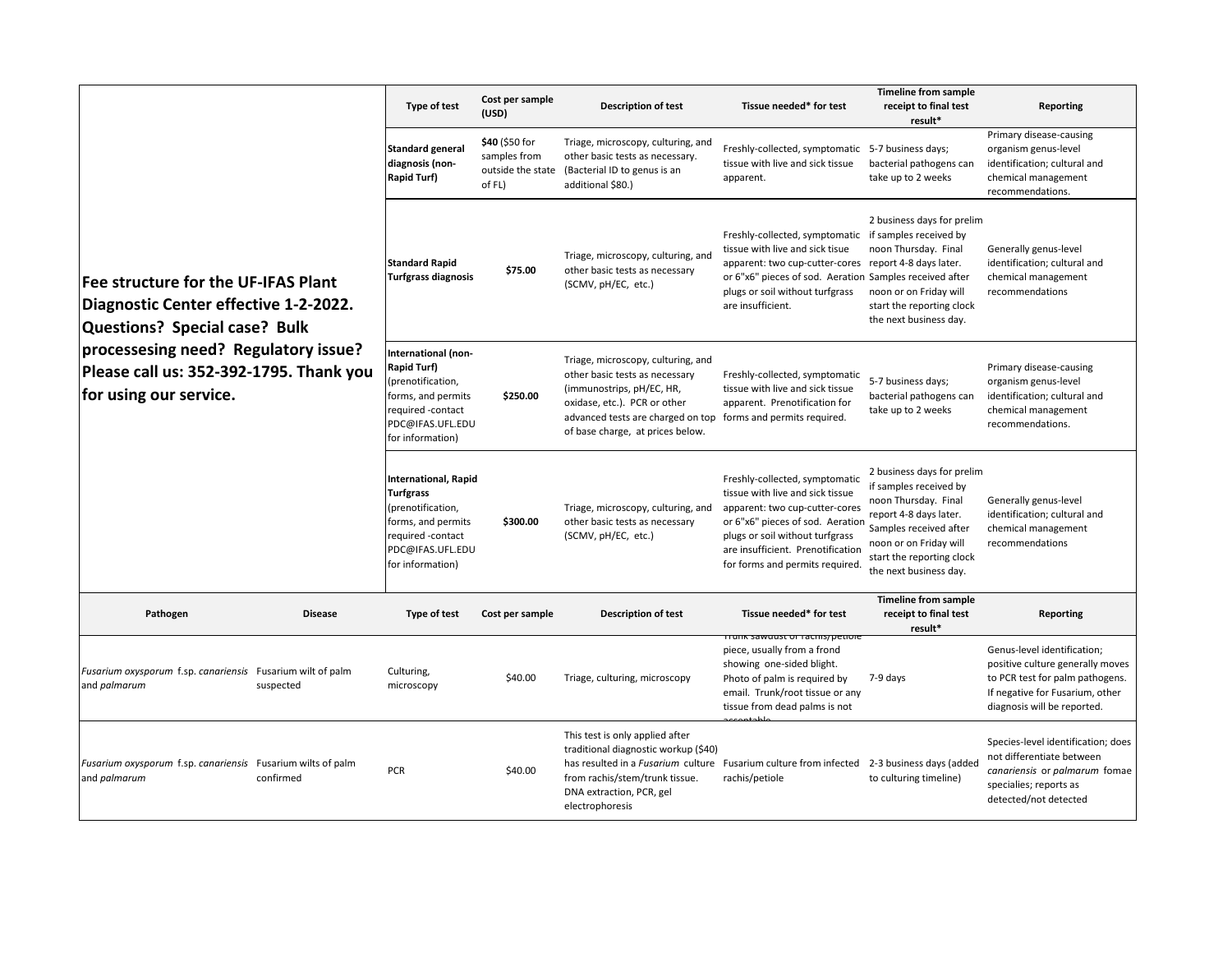| Palm phytoplasmas                                               | Lethal Yellowing or Lethal<br><b>Bronzing</b> | Real-time PCR                                           | \$60.00  | Quantitative real-time PCR                                                                                                                                                                  | Approx. 2 tablespoons of drill<br>shavings from the trunk of a<br>symptomatic tree, pseudobark<br>discarded prior to sample<br>collection. Photo of palm is<br>required (email) | 5 business days     | Specific to palm phytoplasmas;<br>reported as LY or TPPD<br>detected/not detected                             |
|-----------------------------------------------------------------|-----------------------------------------------|---------------------------------------------------------|----------|---------------------------------------------------------------------------------------------------------------------------------------------------------------------------------------------|---------------------------------------------------------------------------------------------------------------------------------------------------------------------------------|---------------------|---------------------------------------------------------------------------------------------------------------|
| Fusarium oxysporum fsp. cubense,<br>TR4                         | Banana Fusarium wilt,<br>Tropical Race 4      | Isothermal<br>amplification                             | \$80.00  | Extraction, isothermal<br>amplification                                                                                                                                                     | Fresh stems with wilt or<br>vascular discoloration                                                                                                                              | 5 business days     | Sub-species-level identification;<br>reports as detected/not detected                                         |
| Tomato Brown Rugose Fruit Virus,<br><b>ToBRFV</b>               | Tomato Brown Rugose Fruit Isothermal<br>Virus | amplification                                           | \$80.00  | Extraction, isothermal<br>amplification                                                                                                                                                     | Fresh symptomatic fruit, leaves,<br>or plants (NOT seeds)                                                                                                                       | 5 business days     | Species-level identification;<br>reports as detected/not detected                                             |
| <b>Blueberry Red Ringspot Virus</b>                             | <b>Blueberry Red Ringspot</b>                 | <b>Conventional PCR</b>                                 | \$60.00  | DNA extraction, PCR, gel<br>electrophoresis                                                                                                                                                 | fresh, symptomatic stems<br>and/or leaves                                                                                                                                       | 5 business days     | Species-level identification;<br>reports as detected/not detected                                             |
| Xylella fastidiosa                                              | Bacterial leaf scorch                         | Real-time or<br>isothermal PCR                          | \$80.00  | Stem extraction, DNA extraction,<br>qPCR                                                                                                                                                    | Stems with leaves attached<br>from symptomatic plants.                                                                                                                          | 5 business days     | Species-level identification;<br>reports as detected/not detected                                             |
| Rhizobium radiobacter<br>(Agrobacterium)                        | Crown gall                                    | Culturing and<br>inoculation                            | \$120.00 | semiselective media, plant<br>inoculation                                                                                                                                                   | Fresh stem/roots with gall<br>tissue; dead tissue is not<br>acceptable                                                                                                          | 14-21 business days | Genus-level identification;<br>reports as detected/not detected                                               |
| Rhizobium radiobacter<br>(Agrobacterium)                        | Crown gall                                    | <b>Conventional PCR</b>                                 | \$60.00  | DNA extraction, PCR, gel<br>electrophoresis                                                                                                                                                 | Fresh stem with gall tissue;<br>dead tissue is not acceptable                                                                                                                   | 5 business days     | Species-level identification;<br>reports as detected/not detected                                             |
| Ca. Liberibacter asiaticus                                      | Citrus greening                               | Real-time qPCR,<br>protocol set by<br>USDA-APHIS        | \$80.00  | DNA extraction, PCR                                                                                                                                                                         | Fresh symptomatic leaves with<br>petiole and stem attached                                                                                                                      | 5 business days     | Species-level identification;<br>reports as detected/not detected                                             |
| Ca. Liberibacter solanacearum                                   | Zebra chip/tomato yellows                     | Real-time gPCR                                          | \$80.00  | DNA extraction, gPCR                                                                                                                                                                        | Fresh tubers or symptomatic<br>leaves with petiole and stem<br>attached                                                                                                         | 5 business days     | Species-level identification;<br>reports as detected/not detected                                             |
| Phytophthora or Pythium spp.                                    | Phytophthora/Pythium<br>blight or rot         | Baiting, culturing                                      | \$65.00  | I L water or soil sample saturated<br>with water, baited with green pear<br>or popcorn, plated on<br>semiselective media for<br>Phytophthora/ Pythium spp.,<br>microscopy and morphological | prenotification to the lab is<br>required. 1 L soil, with field<br>moisture, sent overnight. IL<br>water, from surface, sent<br>overnight.                                      | 14 business days    | Genus-level identification of<br>detected/not detected; positive<br>result does not indicate<br>pathogenicity |
| Raffaelea lauricola                                             | Laurel wilt                                   | Real-time qPCR                                          | \$80.00  | Specialized DNA extraction, qPCR                                                                                                                                                            | Symptomatic wood from<br>trunk/branch showing dark<br>streaking; leaves/twigs or dead<br>wood not acceptable                                                                    | 5 business days     | Species-level identification;<br>reports as detected/not detected                                             |
| Phytophthora ramorum                                            | Sudden oak death/Ramorum<br>blight            | Real-time qPCR,<br>protocol set by<br><b>USDA-APHIS</b> | \$150.00 | DNA extraction, triple qPCR                                                                                                                                                                 | fresh, symptomatic stems<br>and/or leaves                                                                                                                                       | 5 business days     | Species-level identification;<br>reports as detected/not detected                                             |
| Clavibacter michiganensis subsp.<br>michiganensis or sepdonicus | Tomato bacterial canker,<br>potato rot        | Isothermal<br>amplification                             | \$80.00  | Extraction, isothermal<br>amplification                                                                                                                                                     | Fresh stems with wilt or<br>vascular discoloration                                                                                                                              | 5 business days     | Sub-species-level identification;<br>reports as detected/not detected                                         |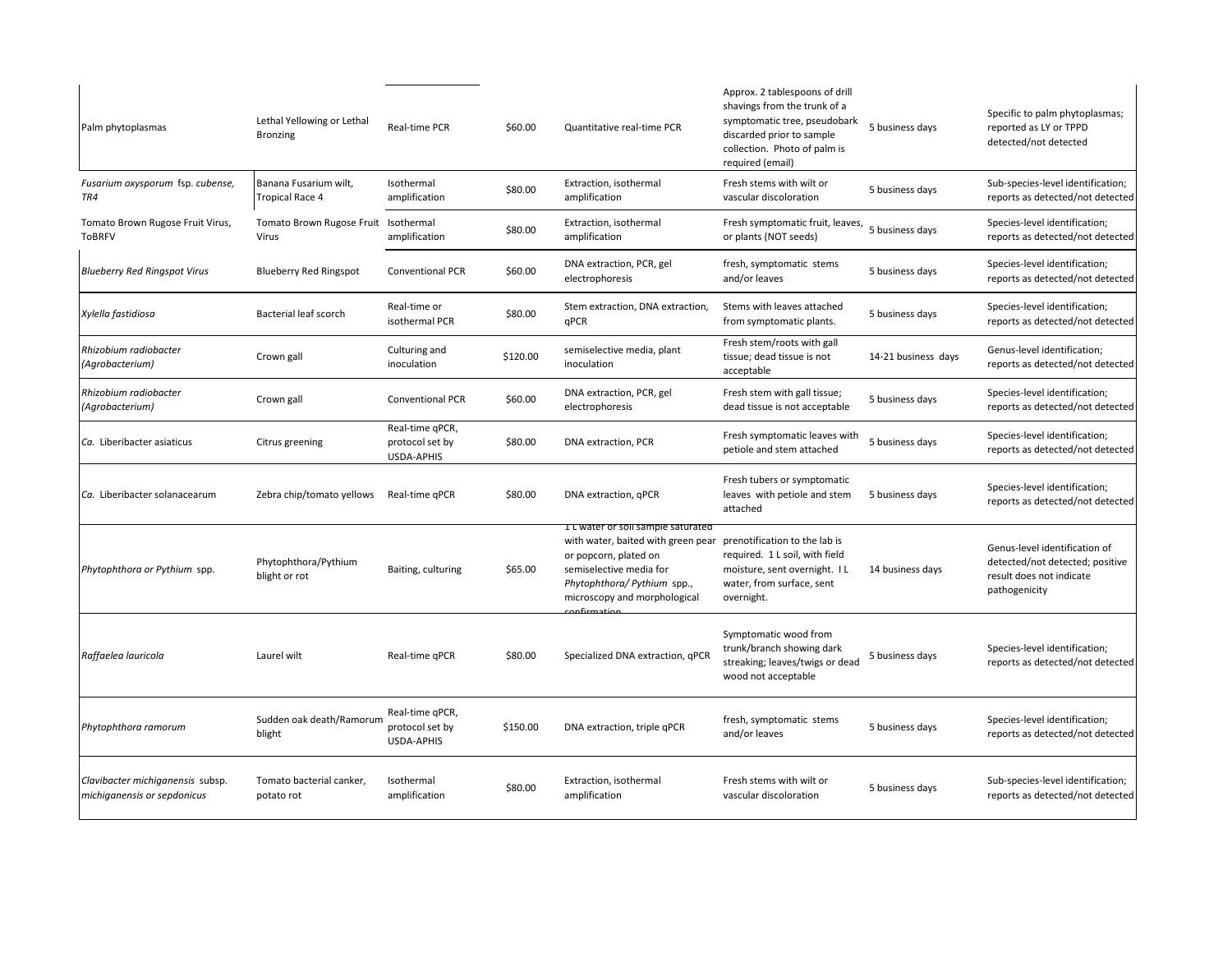| Ralstonia solanacearum               | Southern wilt of Solanaceae, immunostrip +,<br>blueberry, rose                                                                                           | Streaming,<br>immunostrip; if<br>sample will be<br>reported to APHIS as<br>required by law | \$40.00                                             | Immunostrip and streaming triage                                                                                                                                                                                                                 | Fresh crown or stems with<br>vascular discoloration                        | Ralstonia +/- report in 1<br>day; fungal vs. bacterial<br>report as early as 48<br>hours; sub-species-level<br>identification may take up<br>to 7 days at APHIS lab if<br>needed | Ralstonia sp. +/-; Fungal vs.<br>bacterial reported to genus; sub-<br>species-level identification report<br>generated by APHIS |
|--------------------------------------|----------------------------------------------------------------------------------------------------------------------------------------------------------|--------------------------------------------------------------------------------------------|-----------------------------------------------------|--------------------------------------------------------------------------------------------------------------------------------------------------------------------------------------------------------------------------------------------------|----------------------------------------------------------------------------|----------------------------------------------------------------------------------------------------------------------------------------------------------------------------------|---------------------------------------------------------------------------------------------------------------------------------|
| Dickeya spp.                         | Soft rot of potato and other Isothermal<br>plants                                                                                                        | amplification                                                                              | \$80.00                                             | Extraction, isothermal<br>amplification                                                                                                                                                                                                          | Fresh stems/tubers with wilt or<br>vascular discoloration                  | 5 business days                                                                                                                                                                  | Genus-level identification;<br>reports as detected/not detected                                                                 |
| Dickeya dianthicola                  | Black leg of potato                                                                                                                                      | culturing, double<br>conventional PCR,<br>sequencing, BLAST<br>analysis                    | \$150.00                                            | Culturing, selection, HR, DNA<br>extraction, PCR of 2 genes, gel<br>electrophoresis, sequencing,<br><b>BLAST analysis</b>                                                                                                                        | Fresh stems with wilt or<br>vascular discoloration                         | Fungal vs. bacterial issue<br>report as early as 48<br>hours; species-level<br>identification may take up<br>to 10 days                                                          | Fungal vs. bacterial issue report<br>as early as 48 hours; species-<br>level identification reports as<br>detected/not detected |
| Phytosanitary testing upon request   | Many bacteria, fungi, and<br>viruses; call to inquire<br>(prenotification required to Immunostrip,<br>ensure we have a valid test culturing<br>available | PCR, ELISA,                                                                                | \$50.00 per<br>sample set, plus<br>cost of analysis | cost covers appropriate methods<br>research plus phytosanitary letter<br>to certifying official by email; assay<br>costs depend on test needed                                                                                                   | depends on test needed (seed,<br>tissue culture plants, cuttings,<br>etc.) | depends on test needed                                                                                                                                                           | Depends on test needed; reports<br>as detected/not detected or<br>"sample deemed free from"<br>letter to phytosanitary offical  |
| Rush service                         | Moves sample to front of<br>line for immediate triage<br>and preliminary report in 2<br>business days from triage of culturing<br>sample                 | PCR, ELISA,<br>Immunostrip,                                                                | \$50 for 1-5<br>>5 samples                          | prenotification requested to<br>samples; \$100 for prepare for sample and discuss<br>sampling                                                                                                                                                    | depends on test needed (seed,<br>tissue culture plants, cuttings,<br>etc.) | preliminary report 2<br>business days from triage<br>of sample; final report<br>depends on test type<br>needed                                                                   |                                                                                                                                 |
| A la cart tests                      | Example                                                                                                                                                  | Type of test                                                                               | Cost per sample                                     | Description of test                                                                                                                                                                                                                              |                                                                            | <b>Reporting</b>                                                                                                                                                                 |                                                                                                                                 |
| Single conventional PCR              | ITS, 16S, specific target                                                                                                                                | molecular                                                                                  | \$50.00                                             | DNA extraction, conventional PCR, and gel electrophoresis                                                                                                                                                                                        |                                                                            | detected/not detected if specific target; ITS and 16S are<br>linked to sequencing                                                                                                |                                                                                                                                 |
| Sequencing                           | ITS, 16S, specific target                                                                                                                                | molecular                                                                                  | \$20.00                                             | amplicon cleanup and sequencing (single run, two directions) of<br>single PCR product                                                                                                                                                            |                                                                            | raw sequence, sent in a Word or text file with sample report                                                                                                                     |                                                                                                                                 |
| <b>BLAST</b> analysis                | ITS, 16S, specific target                                                                                                                                | molecular                                                                                  | \$40.00                                             | sequence editing and comparison to BLAST NCBI database                                                                                                                                                                                           |                                                                            | top similar results (BLAST accessions), identity and query<br>coverage                                                                                                           |                                                                                                                                 |
| Single real-time/qPCR                | Xylella fastidiosa                                                                                                                                       | molecular                                                                                  | \$80.00                                             | DNA extraction plus qPCR (real-time PCR)                                                                                                                                                                                                         |                                                                            | detected/not detected                                                                                                                                                            |                                                                                                                                 |
| MLSA (multi-locus sequence analysis) | Species of Xanthomonas,<br>etc.                                                                                                                          | molecular                                                                                  | \$400-700                                           | Construction of concetenated<br>phylogenetic tree for up to 4 genes PCR, sequencing, and BLAST                                                                                                                                                   | Charges on top of culturing,                                               | concetenated phylogenetic tree; may take up to 3 weeks<br>from date of pure culture                                                                                              |                                                                                                                                 |
| <b>ELISA</b>                         | SCMV                                                                                                                                                     | immunological                                                                              | \$40.00                                             | crude extraction, 96-well plate, spectrophotometric analysis                                                                                                                                                                                     |                                                                            | detected/not detected, family, genus, or species level                                                                                                                           |                                                                                                                                 |
| mmunostrip                           | <b>INSV</b>                                                                                                                                              | mmunological                                                                               | \$10.00                                             | lateral flow device                                                                                                                                                                                                                              |                                                                            | detected/not detected, genus or family-level                                                                                                                                     |                                                                                                                                 |
| <b>Baiting</b>                       | Phytophthora/Pythium spp.<br>only. We do not test soil or<br>water for any other<br>pathogens.                                                           | baiting, culture,<br>microscopy                                                            | \$65.00                                             | Plant material is floated in water or growth medium slurry, then<br>plated on semi-specific culture media, followed by microscopy at 48<br>and 72 hours. Each pathogen is one test = \$65.00: one sample<br>tested for both pathogens = \$130.00 |                                                                            | detected/not detected at genus level                                                                                                                                             |                                                                                                                                 |